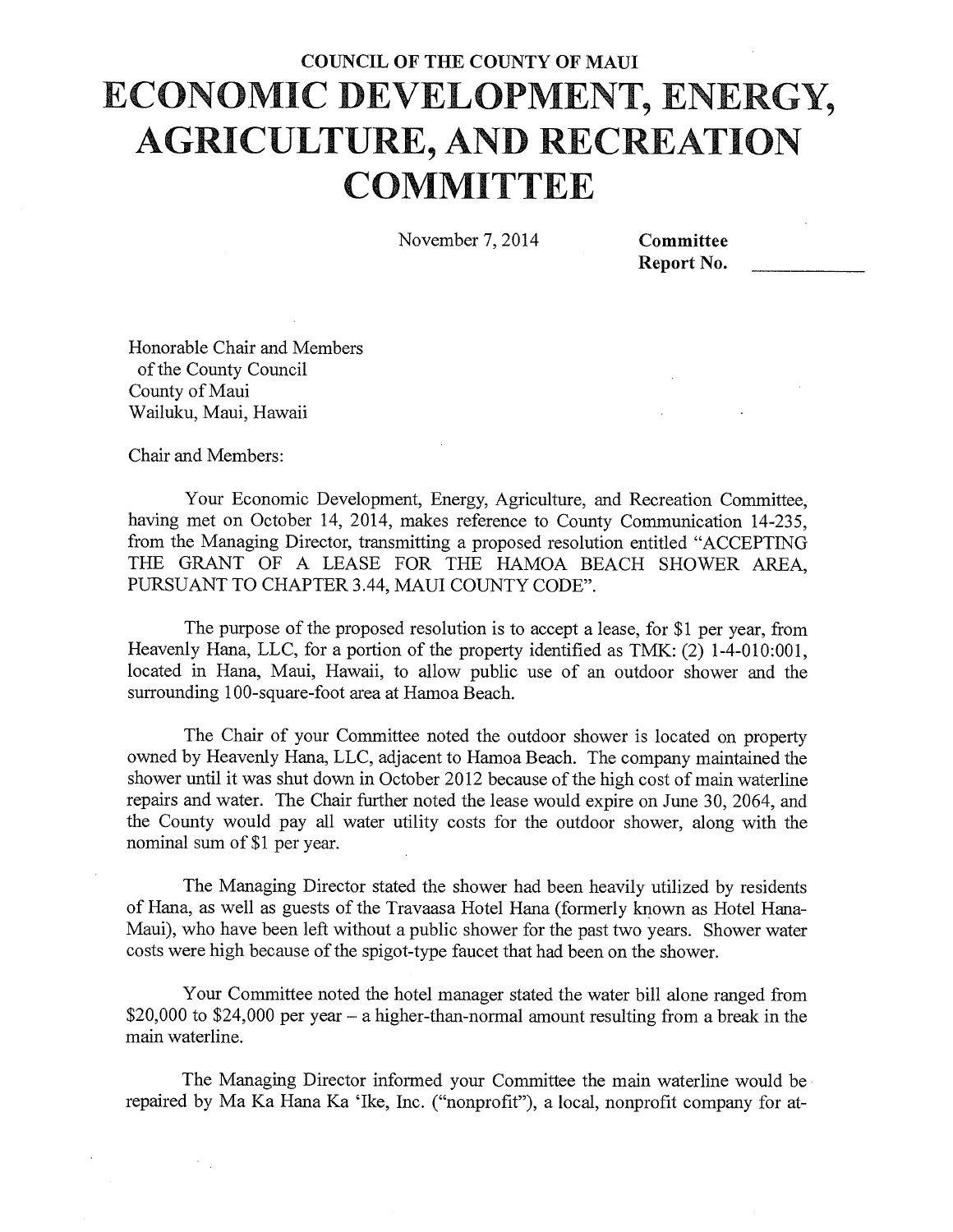## COUNCIL OF THE COUNTY OF MAUI **ECONOMIC DEVELOPMENT, ENERGY, AGRICULTURE, AND RECREATION COMMITTEE**

Page 2

**Committee** Report No.

risk youth. The County would not be responsible for maintaining the property because maintenance would be undertaken by Heavenly Hana, LLC and the nonprofit, with periodic oversight by the County. The Managing Director added the County intends to install a submeter on the waterline and a faucet with an automatic shutoff.

A Deputy Corporation Counsel advised your Committee the County would not own the waterline and would pay only water costs. The Deputy Corporation Counsel added the language of the lease is sufficient to cover the responsibilities of the parties with respect to the waterline, maintenance, and participation by the nonprofit. The lease is intended to make the shower operational again.

Regarding the extent of the County's potential liability as a result of the proposed lease's indemnification provision, the Deputy Corporation Counsel opined that while there is a certain exposure to the County to liability under the provision, the parties, the nonprofit, and the Department of Parks and Recreation would try to minimize exposure to the best of their abilities. He added the parties and nonprofit will work together to make sure the shower is safe for users.

The Interim Director of Parks and Recreation stated the Department supports the proposed resolution. She said beach showers are amenities that get used heavily at beach parks, representing a significant benefit to the community.

The Managing Director indicated that working with the nonprofit would be the County's way of partnering with the community to turn the shower back on and provide clean water for the public to enjoy.

Your Committee recommended a nonsubstantive revision to the Maui County Code provision in the resolution.

Your Committee voted 6-0 to recommend adoption of the revised proposed resolution. Committee Chair Guzman, Vice-Chair Carroll, and members Baisa, Crivello, Cochran, and White voted "aye". Committee member Victorino was excused.

Your Committee is in receipt of a revised proposed resolution, approved as to form and legality by the Department of the Corporation Counsel, incorporating nonsubstantive revisions.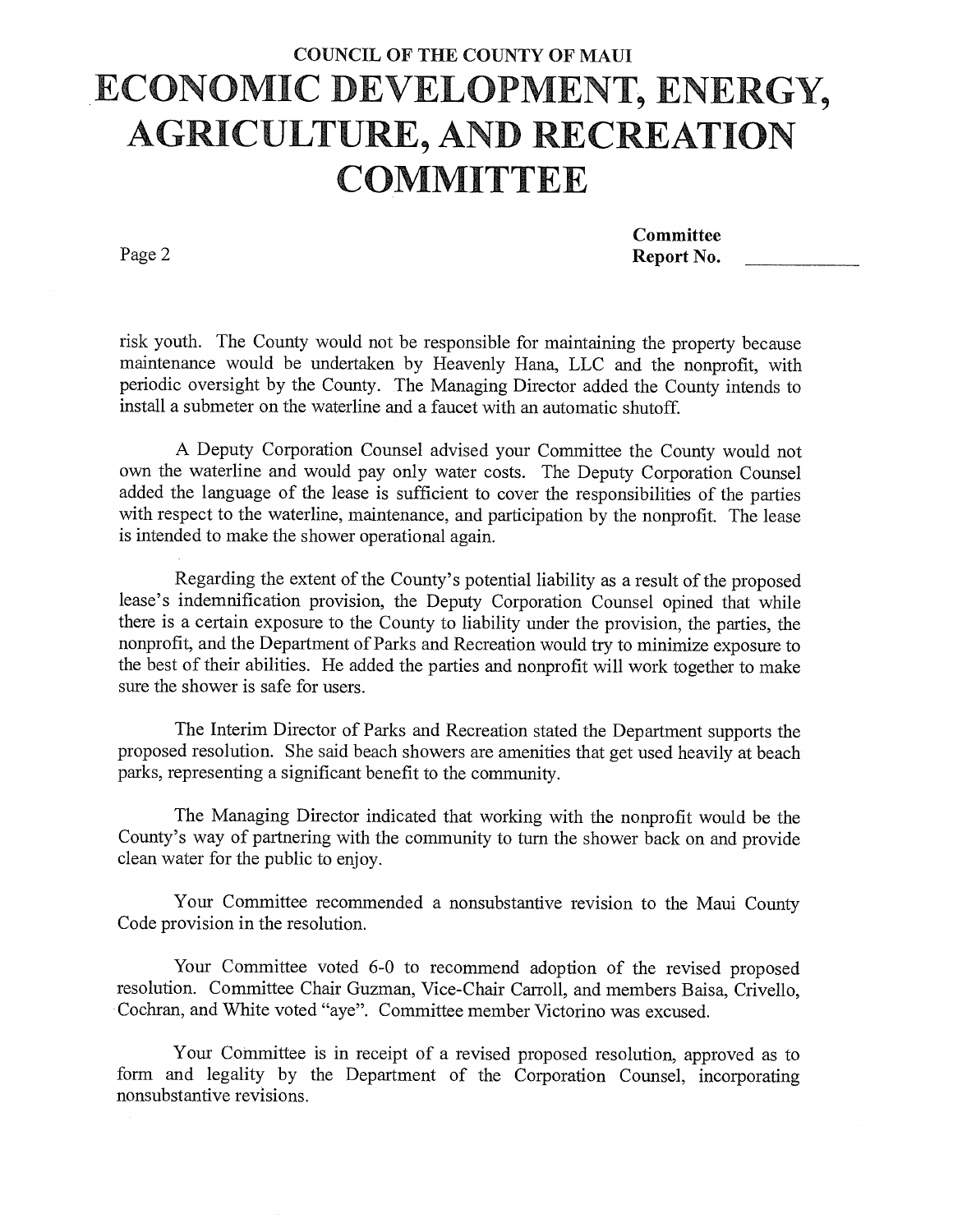## COUNCIL OF THE COUNTY OF MAUI **ECONOMIC DEVELOPMENT, ENERGY, AGRICULTURE, AND RECREATION COMMITTEE**

Page 3

Committee Report No.

Your Economic Development, Energy, Agriculture, and Recreation Committee RECOMMENDS the following:

- 1. That Resolution \_\_\_\_\_\_\_\_\_\_\_\_, as revised herein and attached hereto, entitled "ACCEPTING THE GRANT OF A LEASE FOR THE HAMOA BEACH SHOWER AREA, PURSUANT TO CHAPTER 3.44, MAUI COUNTY CODE", be ADOPTED; and
- 2. That County Communication 14-235 be FILED.

This report is submitted in accordance with Rule 8 of the Rules of the Council.

DON S. GUZMAN, Chair

ear:cr:14045aa:scb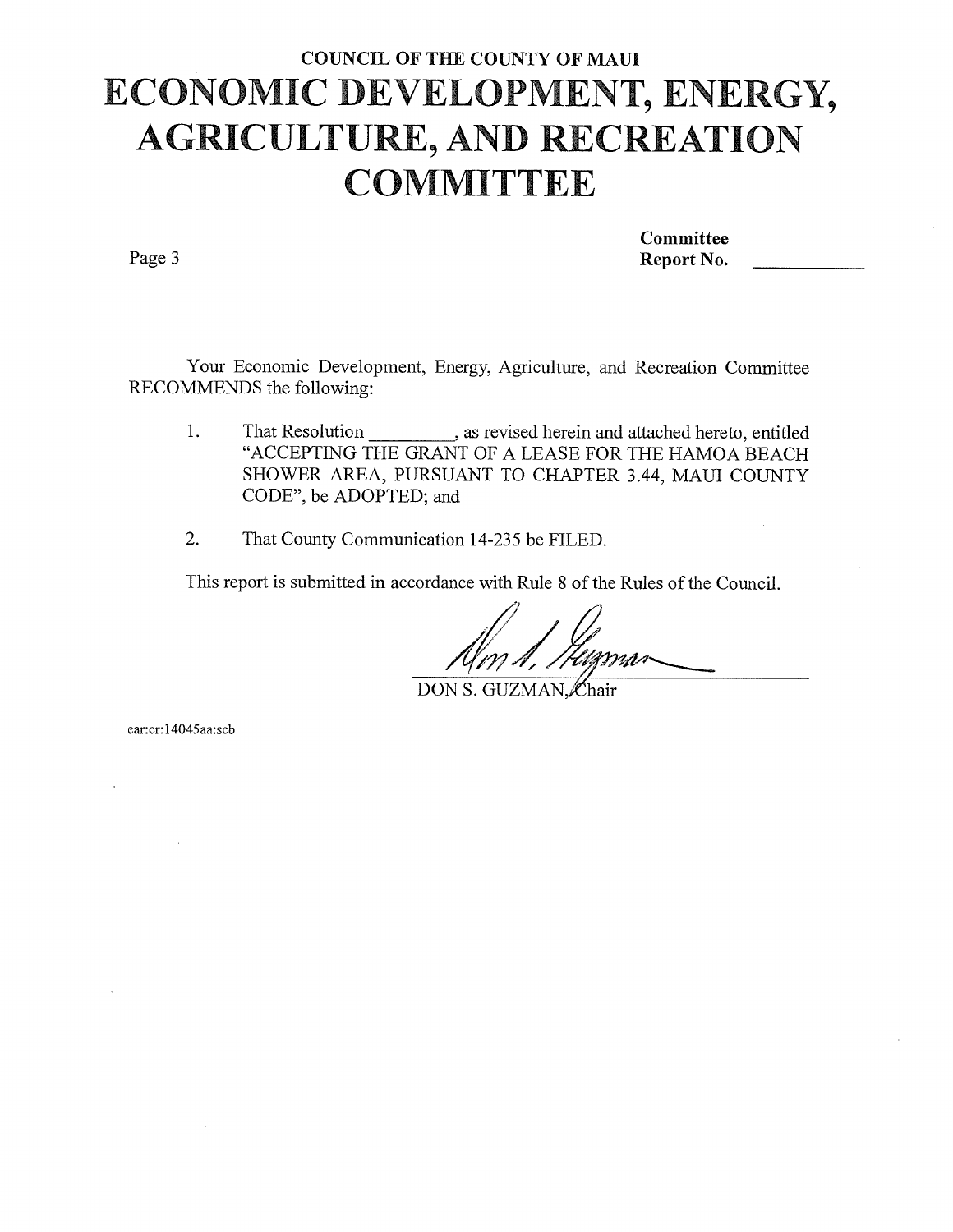# **Resolution**

No.

ACCEPTING THE GRANT OF A LEASE FOR THE HAMOA BEACH SHOWER AREA, PURSUANT TO CHAPTER 3.44, MAUI COUNTY CODE

WHEREAS, HEAVENLY HANA, LLC ("Heavenly Hana") is the owner of real property where the outdoor shower at Hamoa Beach is located; and

WHEREAS, Heavenly Hana has agreed to grant a lease to the County of Maui for the outdoor shower and the surrounding area for the nominal sum of ONE DOLLAR (\$1) per year; and

WHEREAS, the County of Maui will be responsible for the payment of all water utility costs; and

WHEREAS, the proposed Lease is attached hereto as Exhibit "A"; and

WHEREAS, pursuant to Section 3.44.015(C), Maui County Code, the Council, by resolution, may accept a gift or donation of real property or any interest in real property by resolution, approved by a majority of its members; now, therefore,

BE IT RESOLVED by the Council of the County of Maui:

1. That the Council hereby accepts the grant of the Lease for the outdoor shower and surrounding area, in the form attached hereto as Exhibit "A," pursuant to Section 3.44.015(C), Maui County Code; and

2. That it does hereby authorize the Mayor, or the Mayor's duly authorized representative, to execute all necessary documents in connection with said Lease; and

3. That certified copies of this resolution be transmitted to the Mayor, the Director of Parks and Recreation, and Heavenly Hana, LLC.

 $\Delta \sim 10^{-11}$ 

APPROVED AS TO FORM AND LEGALITY:

**JEOKA** Deputy Corporation Counsel County of Maui S:\ALL\JTU\RESOS\Hamoa Beach Shower Lease.wpd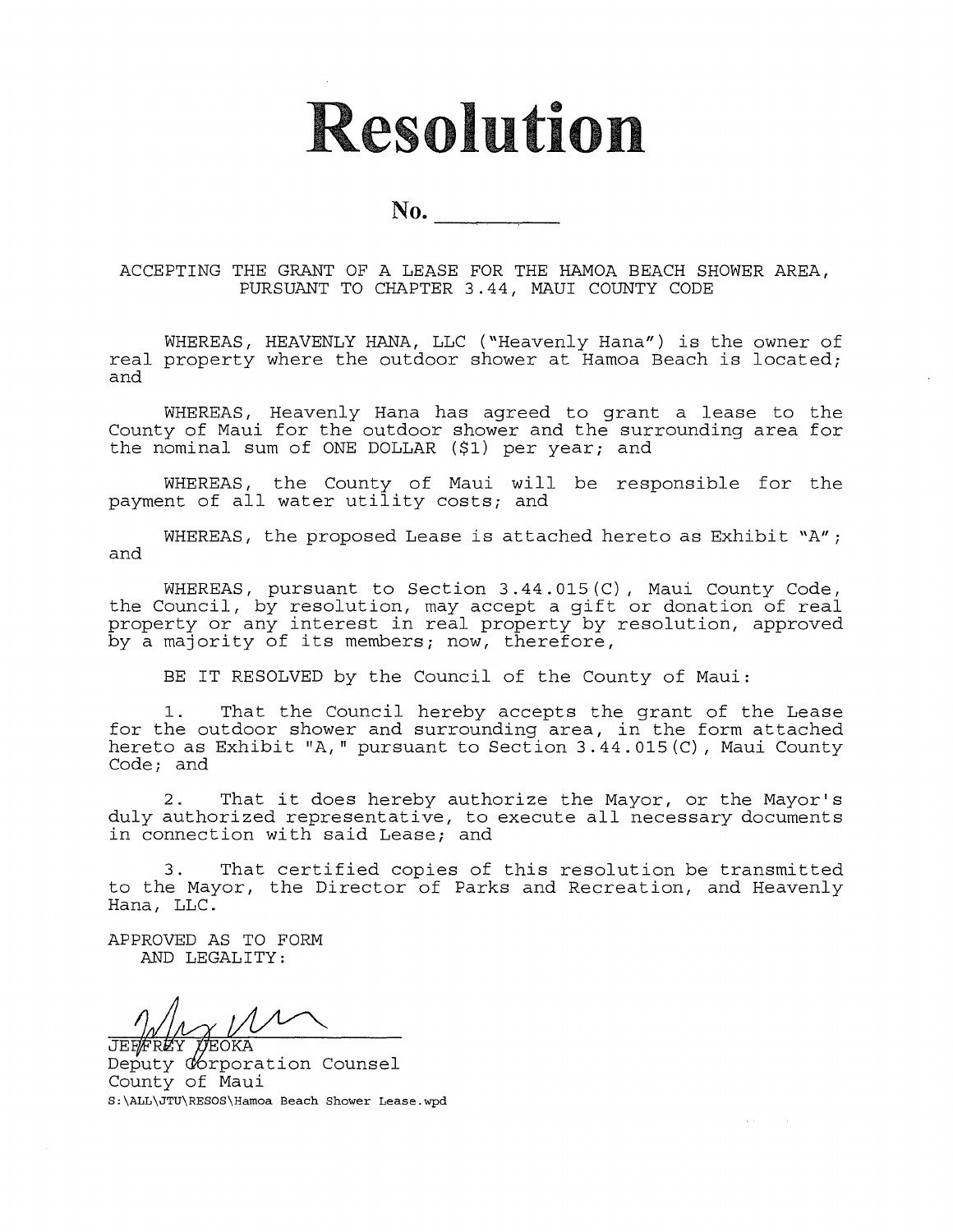Ţ 1 Ţ Ţ  $\mathbf{1}$ LAND COURT SYSTEM 1 REGULAR SYSTEM Return by Mail (X) Pickup ( ) To: DEPARTMENT OF FINANCE County Of Maui 200 South High Street Wailuku, Maui, Hawaii 96793 Affects TMK No.: (2) 1-4-010:001 Total No. of Pages:

 $\mathbf{I}$  $\pmb{\cdot}$ 

Ţ

#### HAMOA BEACH

#### LEASE OF OUTDOOR SHOWER AREA

THIS LEASE, made this day of 12014, by and between the HEAVENLY HANA, LLC, a Colorado limited liability company, whose mailing address is 1015  $17$ <sup>th</sup> Street, Suite 2300, Denver, Colorado 80265, hereinafter referred to as "Lessor", and the COUNTY OF MAUI, a political subdivision of the State of Hawaii, whose principal place of business and mailing address is 200 South High Street, Wailuku, Maui, Hawaii 96793 hereinafter referred to as "Lessee", and collectively referred to as the "Parties";

EXHIBIT "A" Page 1 of 10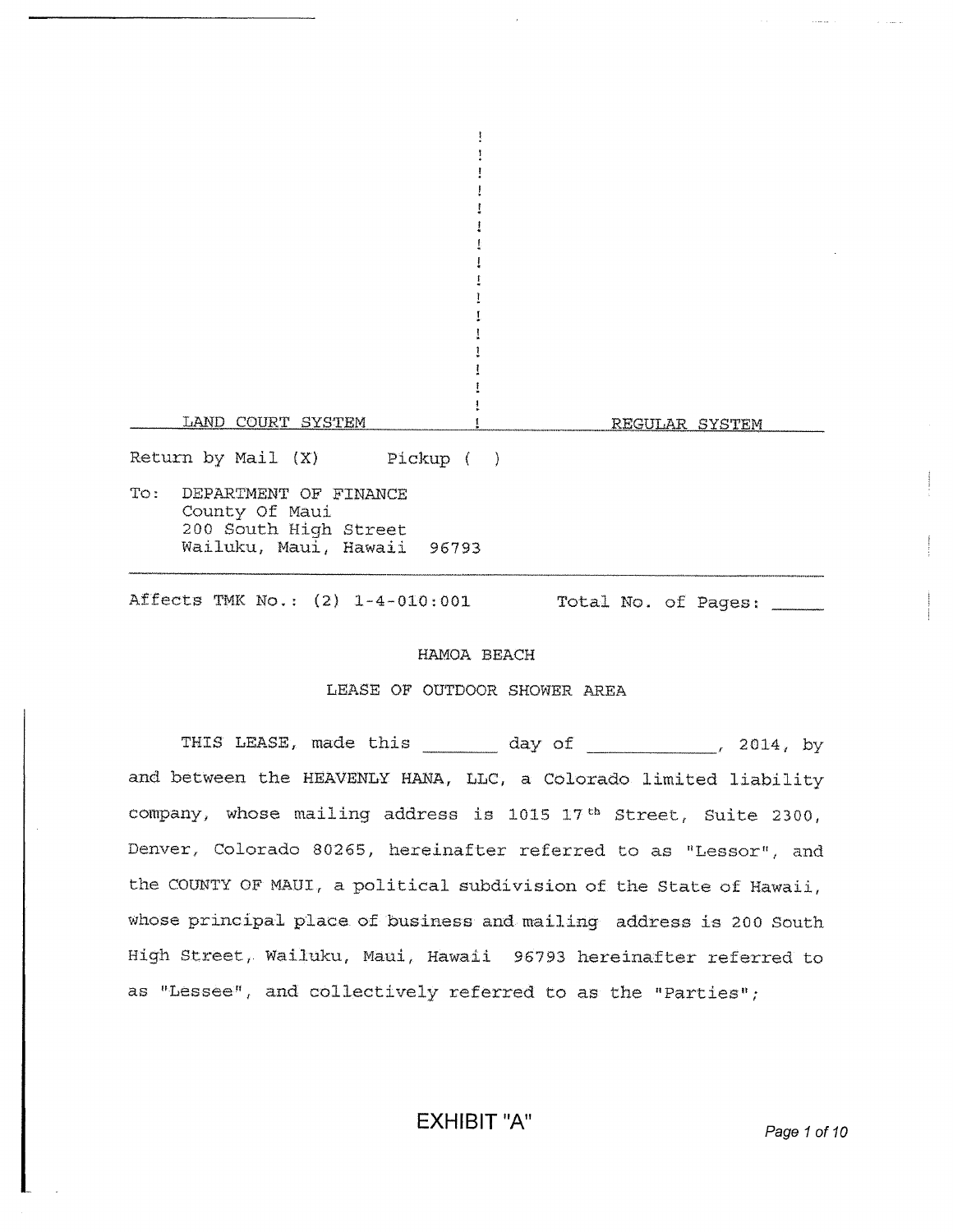#### W I T N E S S E T H:

WHEREAS, Lessor and Lessee hope and desire to allow for public use of the outdoor shower area at Hamoa Beach; and

WHEREAS, Lessor is the owner of the outdoor shower and the surrounding area; and

WHEREAS, Lessor has agreed to lease the outdoor shower and the surrounding area to Lessee so that public use may continue; NOW, THEREFORE,

Lessor, for and in consideration of Lessee's covenants and agreements set forth herein, does hereby agree to grant a lease to Lessee and Lessee hereby accepts said lease on the terms and conditions set forth below:

A. Premises. The Premises shall comprise the outdoor shower area and the area immediately surrounding it, a ten (10) foot by ten (10) foot area centered on the center of the outdoor shower, located on Tax Map Key No. (2)1-4-010:001, as shown on Exhibit "1", attached hereto and made a part hereof, hereinafter referred to as the "Premises."

B. Use of Premises. Lessee shall utilize the Premises solely for use as an outdoor shower. The general public shall be allowed to utilize the outdoor shower.

C. Term. This Lease shall commence upon execution and expire upon the 30th day of June 2064, unless sooner terminated as provided herein.

2

*Page 2 of 10*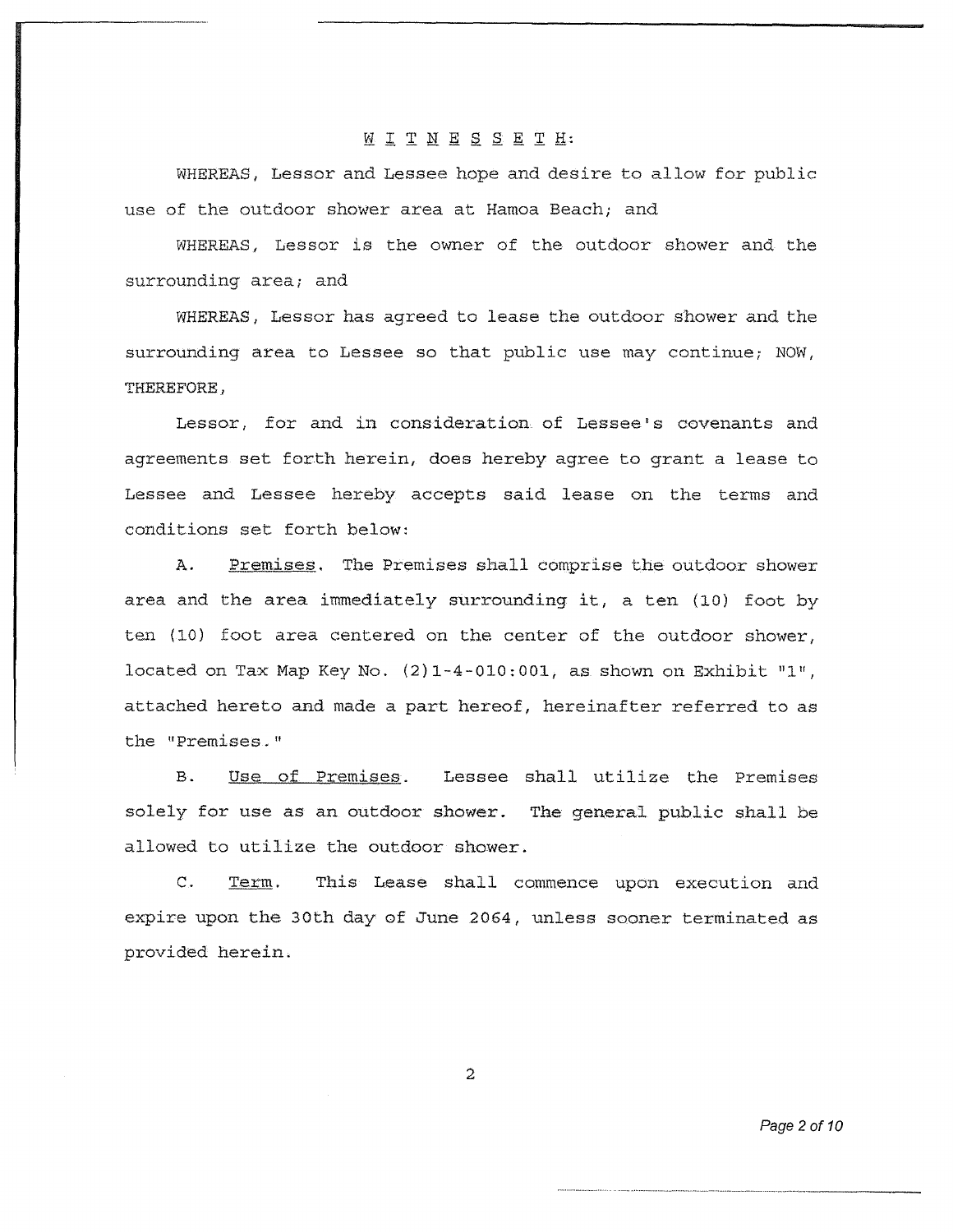D. Rent. Lessor reserving and the Lessee yielding and paying to the Lessor a rental of ONE DOLLAR (\$1.00) per annum, the receipt and sufficiency of which is hereby acknowledged.

E. Water Fees. Lessee shall be responsible for payment of all water utility costs for the outdoor shower.

F. Maintenance. Lessor shall continue to maintain the outdoor shower and the surrounding area, maintenance shall be to the level reasonably acceptable level agreed to by the Parties.

G. Indemnification. Lessee, to the extent permitted by law, shall indemnify and save Lessor harmless against and from any and all suits, claims, damages, judgments, costs, and expense, including reasonable attorney's fees, arising from the Lessee's use of the Premises.

H. "As Is" Condition. Lessor has not made and shall not make, any representation or warranty, implied *or* otherwise, with respect to the condition of the Premises, including but not limited to (a) any express or implied warranty of merchantability or fitness for any particular purpose or (b) any dangerous or defective conditions existing upon the Premises, Whether or not such conditions are known to Lessor or reasonably discoverable by Lessee. Lessee accepts the Premises in a completely "as is" condition, with full assumption of the risks, and consequences of such conditions.

I. Early Termination. Either party may terminate this Lease, for any reason whatsoever, upon thirty (30) days written notice to the other party.

3

*Page 3 of 10*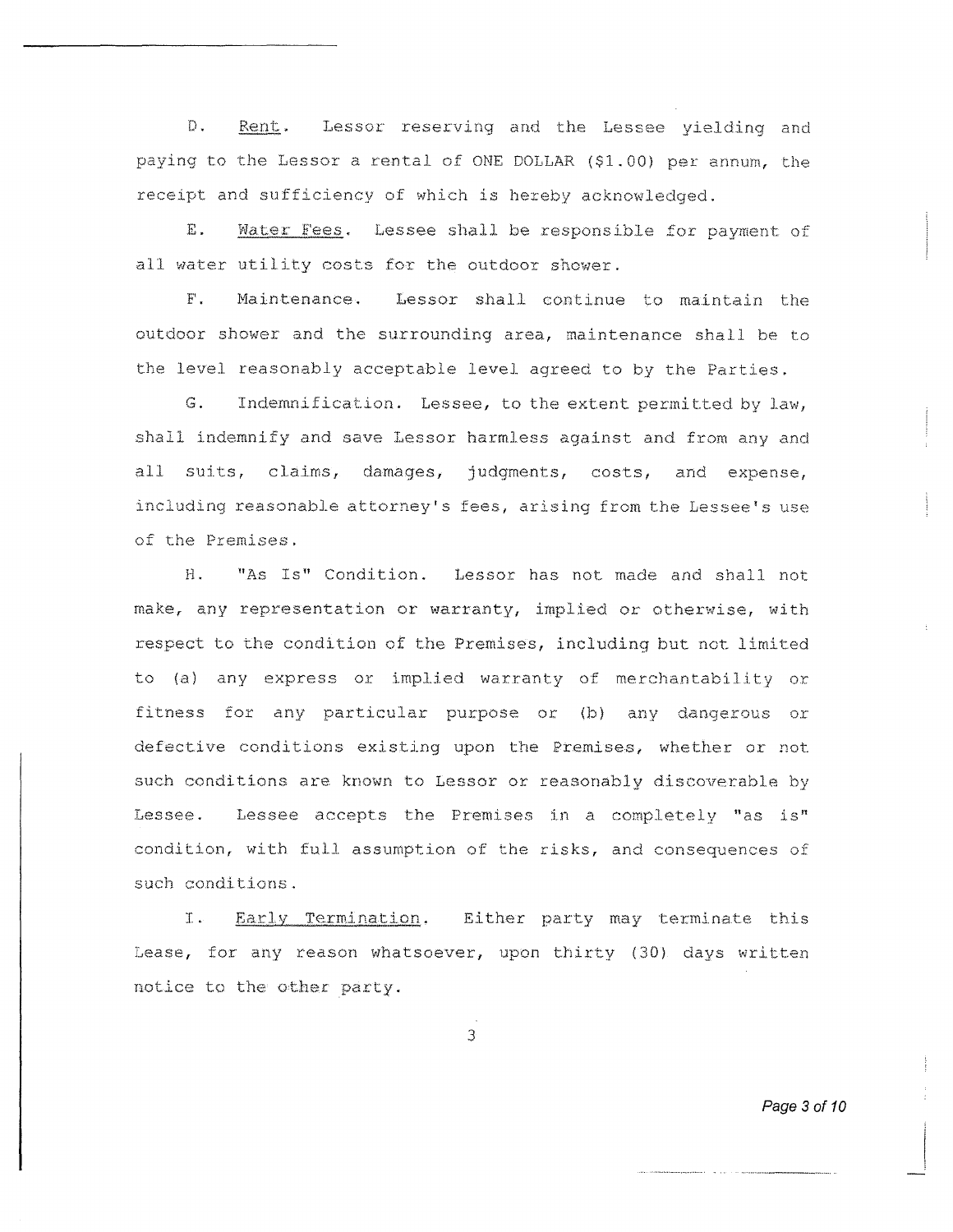IN WITNESS WHEREOF, the Parties hereto have caused these presents to be executed on the date set forth above.

### [THE REMAINDER OF THIS PAGE IS INTENTIONALLY LEFT BLANK]

4

*Page 4 of 10*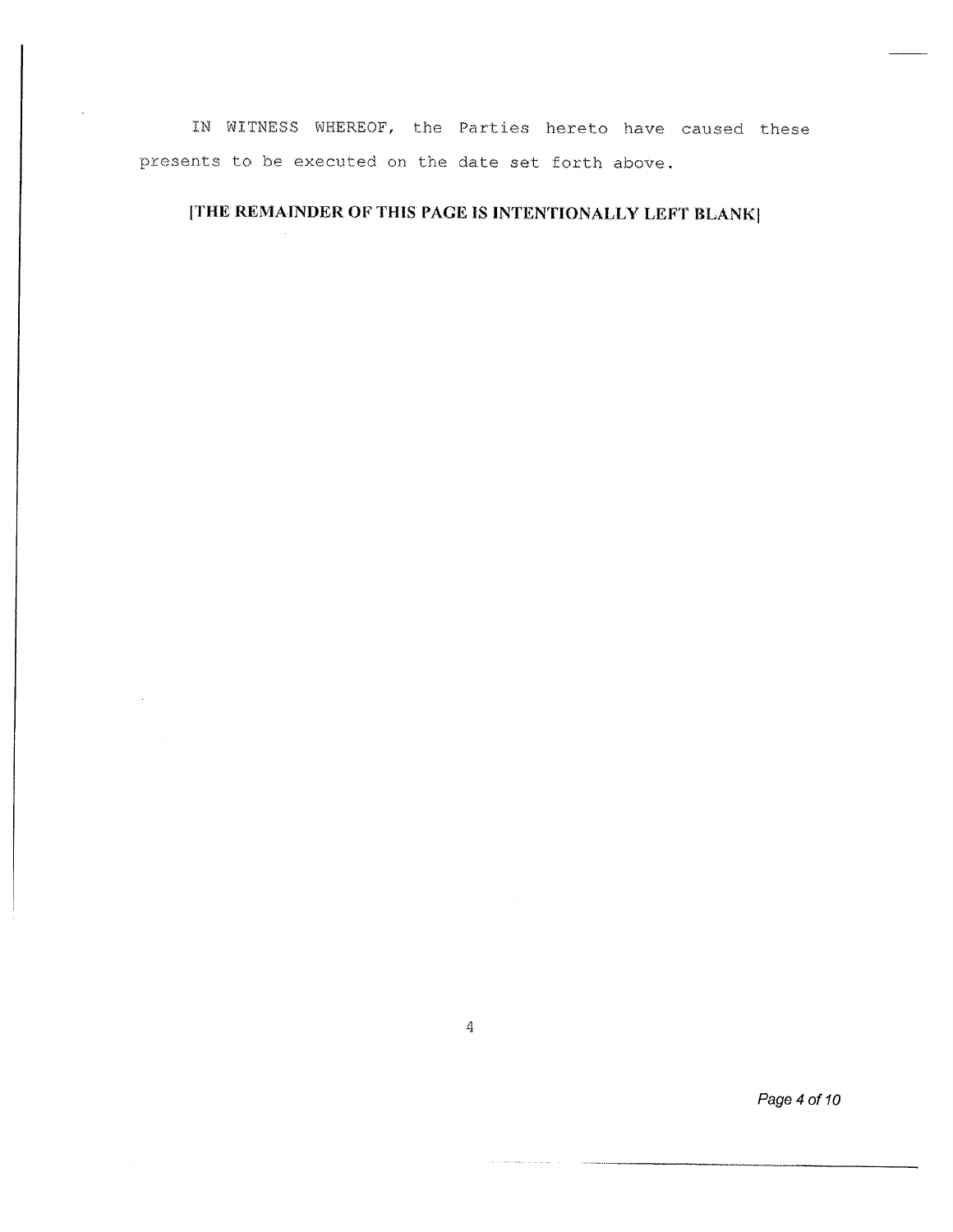LESSOR:

HEAVENLY HANA, LLC

By qnatur **UVIVYGE** 4 Its  $(Title)$ 



 $(Title)$ 

LESSEE-:

COUNTY OF MAUI

APPROVAL RECOMMENDED:

s and BRIANNE L. SAVAGE

Interim Beputy Director, Department of Parks and Recreation

APPROVED AS TO FORM. AND LEGALITY:

JE 'UEOKA

 $D$ *eputy* Corporation Counsel County of Maui S:\ALL\JTU\MD\Hamoa Beach Shower Lease (7.15.14).wpd

By

ALAN M. ARAKAWA Its Mayor

By

DANILO F. AGSALOG Its Director of Finance

 $\sim 10^7$ 

 $\mathbb{S}$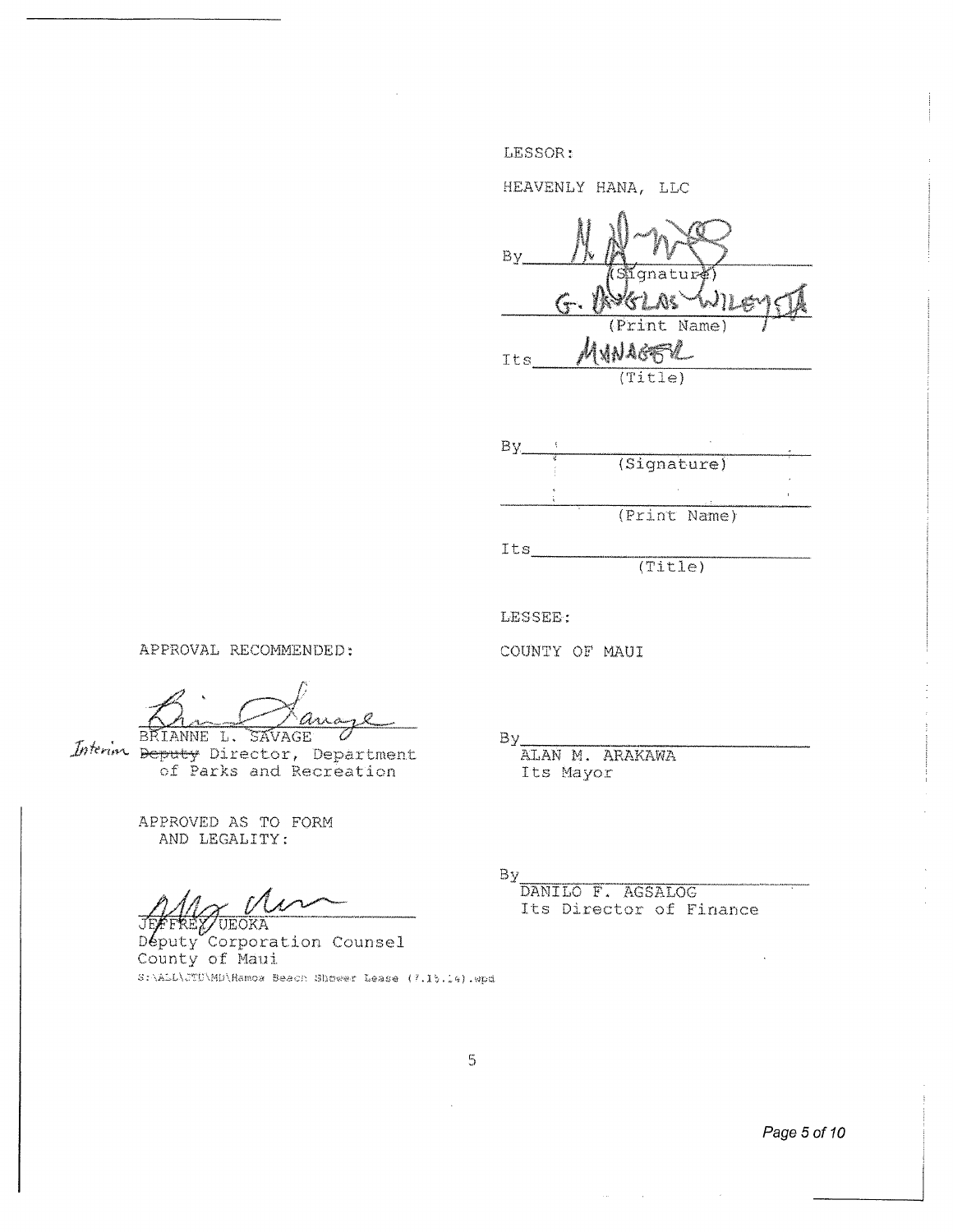STATE OF Colorado SS. Denver Poninti of

On this  $\frac{\partial \mathcal{Y}^{w0}}{\partial xy \partial xy \partial f}$  of  $\frac{\partial u1\partial y}{\partial x}$ , before me personally appeared  $\frac{6 \sqrt{2} \sqrt{9} (a_0 + b_0)}{20 + 1}$ , to me personally known, who, being by me duly) sworn  $\alpha$  affirmed, did say that such person executed the foregoing instrument as the free act and deed of such person, and if applicable, in the capacity shown, having been duly authorized to execute such instrument in such capacity.

seal. IN WITNESS WHEREOF, I have hereunto set my hand and official

ELARISTIN M. DRYDEN MOTARY PUBLIC, State Jof Colorado STATE OF COLORADO NOTARY PUBLIC, State Jof Colorado , My commission expires: March 27, 2018

| <b>NOTARY PUBLIC CERTIFICATION</b> |                   |  |
|------------------------------------|-------------------|--|
| Doc. Date:                         | # Pages:          |  |
| Notary Name:                       | Judicial Circuit: |  |
| Doc. Description:                  |                   |  |
|                                    |                   |  |
|                                    | [Stanglior Seal]  |  |
| Notary Signature:                  |                   |  |
| Date:                              |                   |  |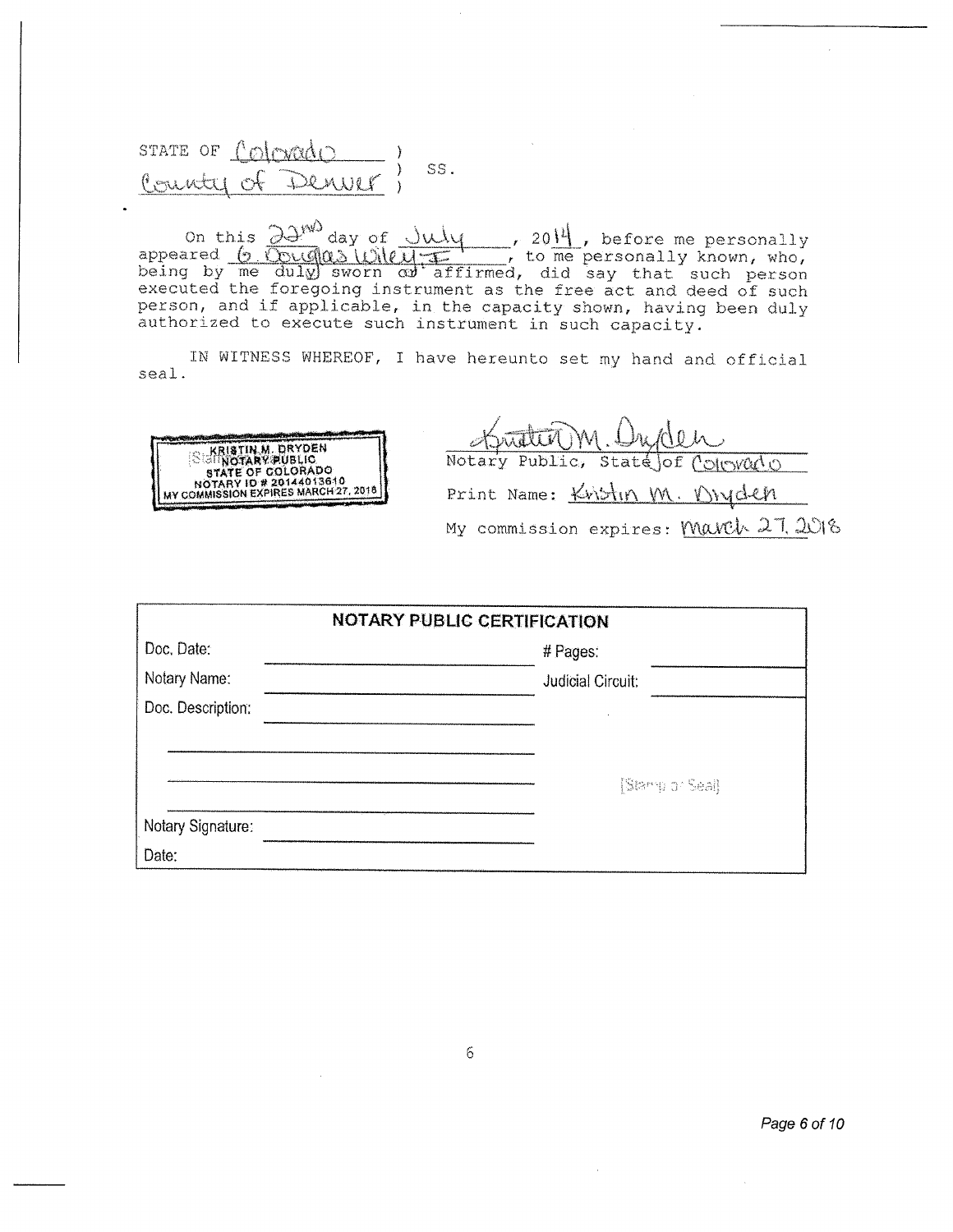| STATE | $\sim$ |  |  |
|-------|--------|--|--|
|       |        |  |  |
|       |        |  |  |

On this  $\frac{1}{\sqrt{20}}$  day of  $\frac{20}{\sqrt{20}}$ , before me personally appeared **example 20** appeared to me personally known, who, being by me duly sworn or affirmed, did say that such person executed the foregoing. instrument as the free act and deed of such person, and if applicable, in the capacity shown, having been duly authorized to execute such instrument in such capacity.

IN WITNESS WHEREOF, I have hereunto set my hand and official seal.

(Stang or Scal)

Notary Public, State of

Print Name:

My commission expires:

| NOTARY PUBLIC CERTIFICATION |                          |  |
|-----------------------------|--------------------------|--|
| Doc. Date:                  | # Pages:                 |  |
| Notary Name:                | <b>Judicial Circuit:</b> |  |
| Doc. Description:           |                          |  |
|                             |                          |  |
|                             | (Star o'closes)          |  |
| Notary Signature:           |                          |  |
| Date:                       |                          |  |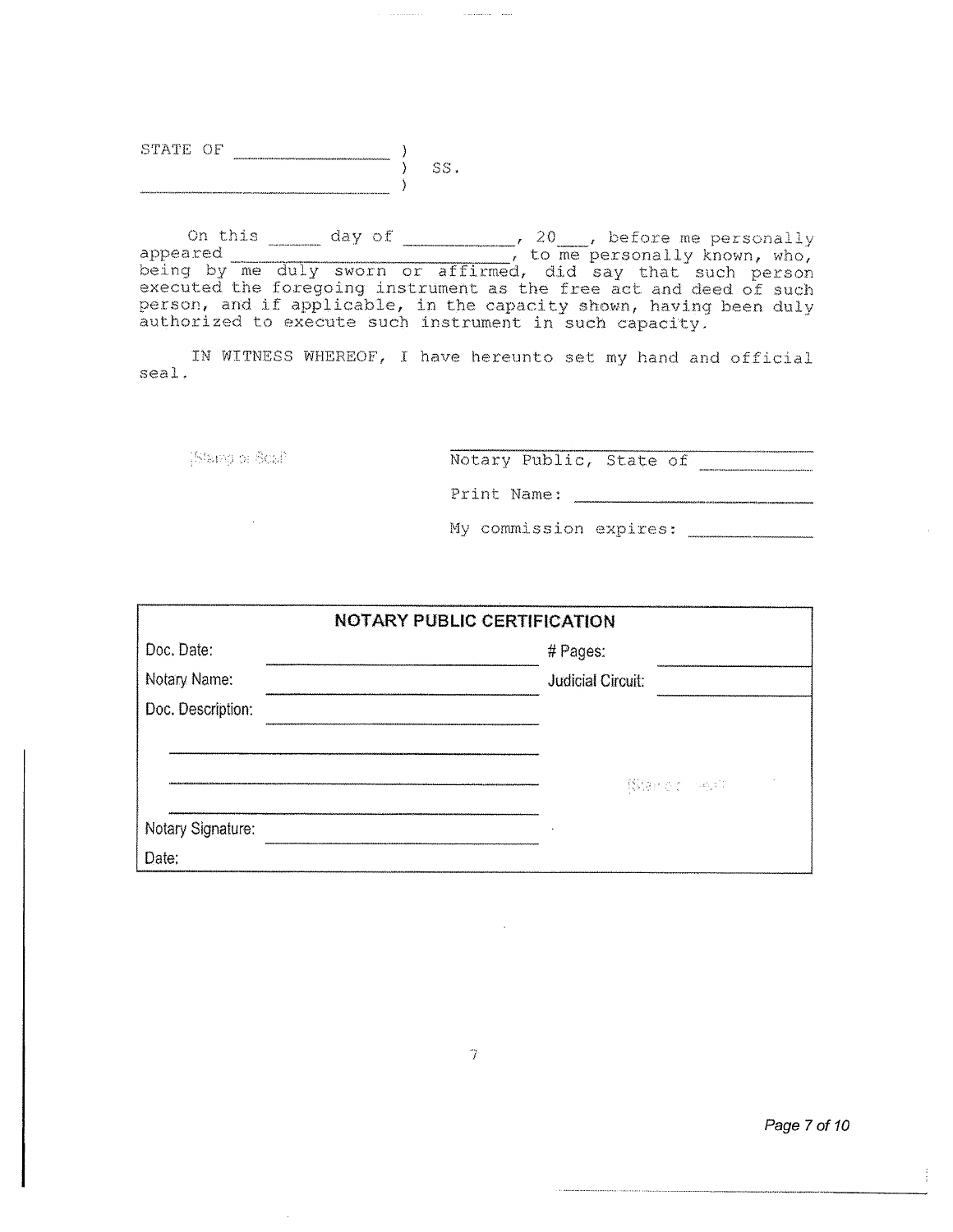STATE OF HAWAII  $\sum_{i=1}^{n}$ SS. COUNTY OF MAUI  $\lambda$ 

On this  $\frac{1}{20}$  day of  $\frac{1}{20}$ , before me personally appeared. ALAN M. ARAKAWA, to me personally known, who, being by me duly sworn, did. say that he is the Mayor of the County of Maui, a political. subdivision of the State of Hawaii, and that the seal affixed to the foregoing- instrument is the lawful seal of the said County of Maui, and that the said instrument was signed and sealed on behalf of said County of Maui. pursuant to Section 7-5.11 and Section 9-18 of the Charter of the County of Maui; and the said ALAN M. ARAKAWA acknowledged the said instrument to be the free act and deed of said County of Maui.

IN WITNESS WHEREOF, I have hereunto set my hand and official seal.

Sismo or Seeff

Notary Public, State of Hawaii

Print Name:

My commission expires:

| <b>NOTARY PUBLIC CERTIFICATION</b> |                          |  |
|------------------------------------|--------------------------|--|
| Doc. Date:                         | # Pages:                 |  |
| Notary Name:                       | <b>Judicial Circuit:</b> |  |
| Doc. Description:                  |                          |  |
|                                    |                          |  |
|                                    | [Stambler Seal]          |  |
|                                    |                          |  |
| Notary Signature:                  |                          |  |
| Date:                              |                          |  |

8

Page 8 of 10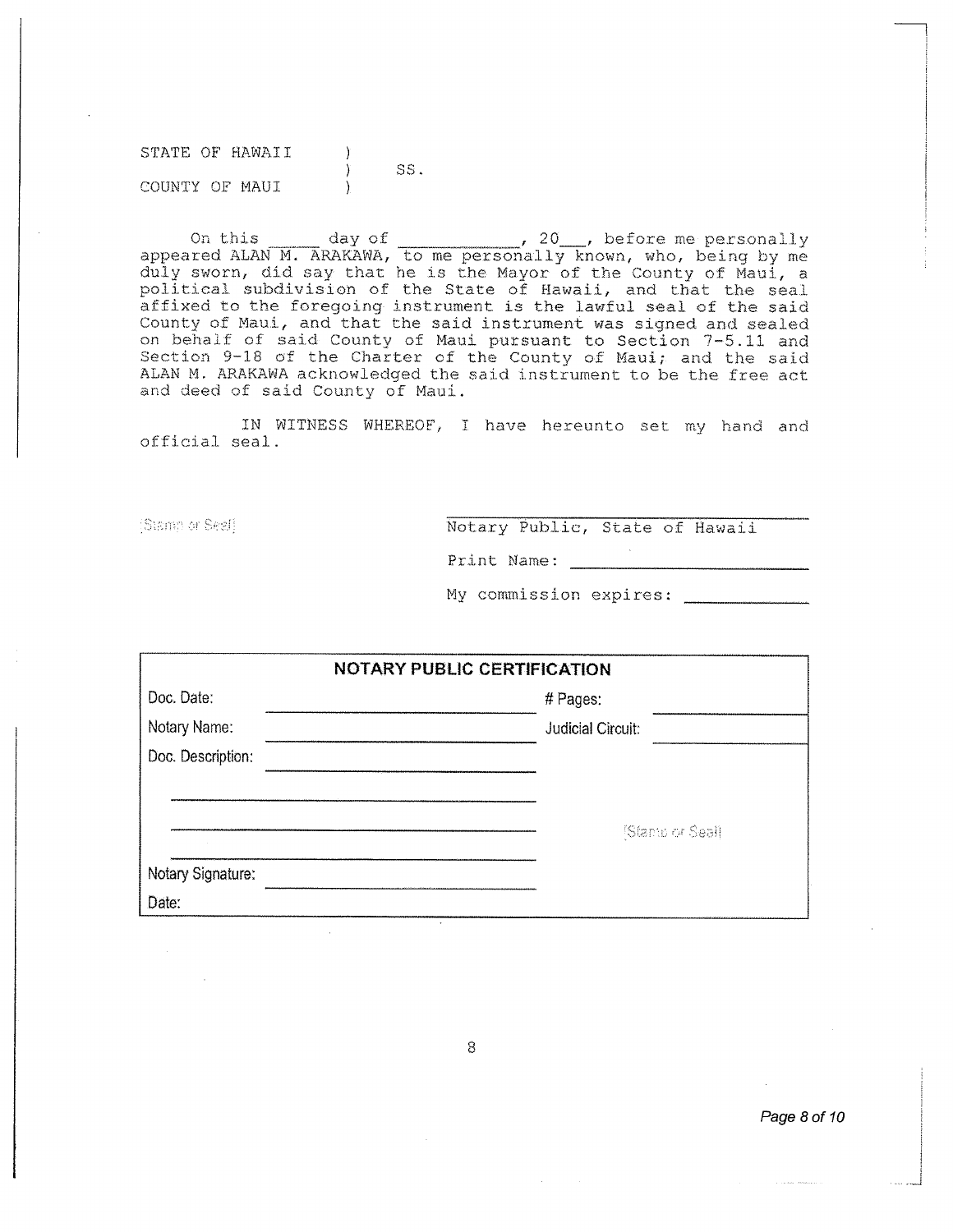STATE OF HAWAII. ) SS. COUNTY OF MAUI

On this  $\frac{1}{20}$  day of  $\frac{1}{20}$ , before me appeared DANILO F. AGSALOG, to me personally known, who being by me duly sworn, did say that he is the Director of Finance of the County of Maui, a political subdivision of the State of Hawaii, and that the Seal affixed to the foregoing instrument is the lawful seal of the said County of Maui, and that the said instrument was signed and sealed on behalf of said County of Maui pursuant to Section 9-18 of the Charter of the County of Maui; and the said DANILO F. AGSALOG acknowledged the said instrument to be the free act and deed of said County of Maui.

IN WITNESS WHEREOF, I have hereunto set my hand and official seal.

Remote Scale

Notary Public, State of Hawaii

Print Name:

My commission expires:

| <b>NOTARY PUBLIC CERTIFICATION</b> |                          |  |
|------------------------------------|--------------------------|--|
| Doc. Date:                         | # Pages:                 |  |
| Notary Name:                       | <b>Judicial Circuit:</b> |  |
| Doc. Description:                  |                          |  |
|                                    |                          |  |
|                                    | [Biamoror cera]          |  |
| Notary Signature:                  |                          |  |
| Date:                              |                          |  |

*Page 9 of 10*